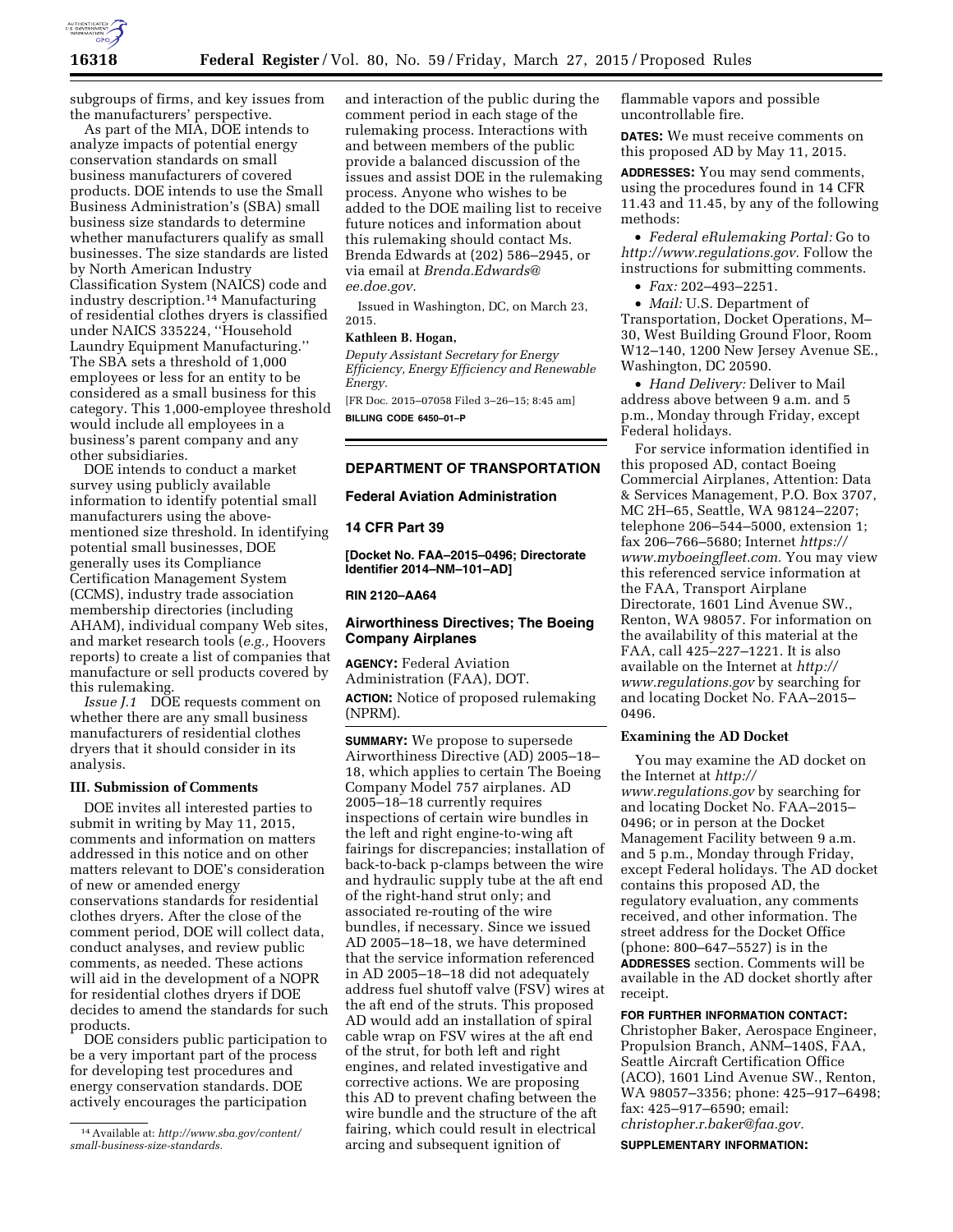### **Comments Invited**

We invite you to send any written relevant data, views, or arguments about this proposed AD. Send your comments to an address listed under the **ADDRESSES** section. Include ''Docket No. FAA–2015–0496; Directorate Identifier 2014–NM–101–AD'' at the beginning of your comments. We specifically invite comments on the overall regulatory, economic, environmental, and energy aspects of this proposed AD. We will consider all comments received by the closing date and may amend this proposed AD because of those comments.

We will post all comments we receive, without change, to *[http://](http://www.regulations.gov) [www.regulations.gov,](http://www.regulations.gov)* including any personal information you provide. We will also post a report summarizing each substantive verbal contact we receive about this proposed AD.

#### **Discussion**

On August 31, 2005, we issued AD 2005–18–18, Amendment 39–14258 (70 FR 53554, September 9, 2005), for certain The Boeing Company Model 757–200, –200PF, –200CB, and –300 series airplanes. AD 2005–18–18 requires inspections of certain wire bundles in the left and right engine-towing aft fairings for discrepancies; installation of back-to-back p-clamps between the wire and hydraulic supply tube at the aft end of the right-hand strut only; and associated re-routing of the wire bundles, if necessary. AD 2005– 18–18 resulted from a report indicating that a circuit breaker for the fuel shutoff valve tripped due to a wire that chafed against the structure in the flammable leakage zone of the aft fairing, causing a short circuit. We issued AD 2005–18–

18 to prevent chafing between the wire bundle and the structure of the aft fairing, which could result in electrical arcing and subsequent ignition of flammable vapors and possible uncontrollable fire.

# **Actions Since AD 2005–18–18, Amendment 39–14258 (70 FR 53554, September 9, 2005), Was Issued**

Since we issued AD 2005–18–18, Amendment 39–14258 (70 FR 53554, September 9, 2005), we received a report that the service information referenced in AD 2005–18–18 did not adequately address FSV wires at the aft end of the strut, for both left and right engine struts. The proposed installation of tetrafluoroethylene spiral cable wrap on the FSV wires at the aft end of the strut would provide additional wiring protection.

## **Related Service Information Under 1 CFR Part 51**

We reviewed Boeing Alert Service Bulletins 757–28A0073 and 757– 28A0074, both Revision 2, both dated June 4, 2009. The service information describes procedures for inspecting certain wire bundles in the left and right engine-to-wing aft fairings for discrepancies; installing back-to-back pclamps between the wire and hydraulic supply tube at the aft end of the righthand strut only; associated re-routing of the wire bundles, if necessary; and installing spiral cable wrap on FSV wires on the aft ends of the left and right engine struts, and related investigative and corrective actions. Refer to this service information for information on the procedures and compliance times. This service information is reasonably

available; see **ADDRESSES** for ways to access this service information.

### **FAA's Determination**

We are proposing this AD because we evaluated all the relevant information and determined the unsafe condition described previously is likely to exist or develop in other products of the same type design.

### **Proposed AD Requirements**

This proposed AD would retain all requirements of AD 2005–18–18, Amendment 39–14258 (70 FR 53554, September 9, 2005). This proposed AD would add a requirement to install spiral cable wrap on FSV wires at the aft end of the strut, for both left and right engines, and related investigative and corrective actions. This proposed AD would require accomplishing the actions specified in the service information identified previously.

The phrase ''related investigative actions'' is used in this proposed AD. ''Related investigative actions'' are follow-on actions that (1) are related to the primary action, and (2) further investigate the nature of any condition found. Related investigative actions in an AD could include, for example, inspections.

The phrase ''corrective actions'' is used in this proposed AD. ''Corrective actions'' are actions that correct or address any condition found. Corrective actions in an AD could include, for example, repairs.

## **Costs of Compliance**

We estimate that this proposed AD affects 346 airplanes of U.S. registry. We estimate the following costs to

comply with this proposed AD:

### ESTIMATED COSTS

| Action                                                                                                                                         | Labor cost                                                                                  | Parts cost | Cost per product            | Cost on U.S. operators                |
|------------------------------------------------------------------------------------------------------------------------------------------------|---------------------------------------------------------------------------------------------|------------|-----------------------------|---------------------------------------|
| Inspection of certain wire bun-<br>dles, and p-clamp installa-<br>tion [retained actions from<br>AD 2005-18-18, Amend-<br>ment 39-14258 (70 FR | Between 16 and 44 work-<br>hours $\times$ \$85 per hour = Be-<br>tween \$1,360 and \$3,740. | \$600      | Between \$1,960 and \$4,340 | Between \$678,160 and<br>\$1,501,640. |
| 53554, September 9, 2005)].<br>Installation of spiral cable<br>wrap [new proposed action].                                                     | 10 work-hours $\times$ \$85 per hour<br>$=$ \$850.                                          | \$10       |                             | \$297.560.                            |

## **Authority for This Rulemaking**

Title 49 of the United States Code specifies the FAA's authority to issue rules on aviation safety. Subtitle I, Section 106, describes the authority of the FAA Administrator. Subtitle VII, Aviation Programs, describes in more detail the scope of the Agency's authority.

We are issuing this rulemaking under the authority described in Subtitle VII, Part A, Subpart III, Section 44701, ''General requirements.'' Under that section, Congress charges the FAA with promoting safe flight of civil aircraft in air commerce by prescribing regulations for practices, methods, and procedures the Administrator finds necessary for

safety in air commerce. This regulation is within the scope of that authority because it addresses an unsafe condition that is likely to exist or develop on products identified in this rulemaking action.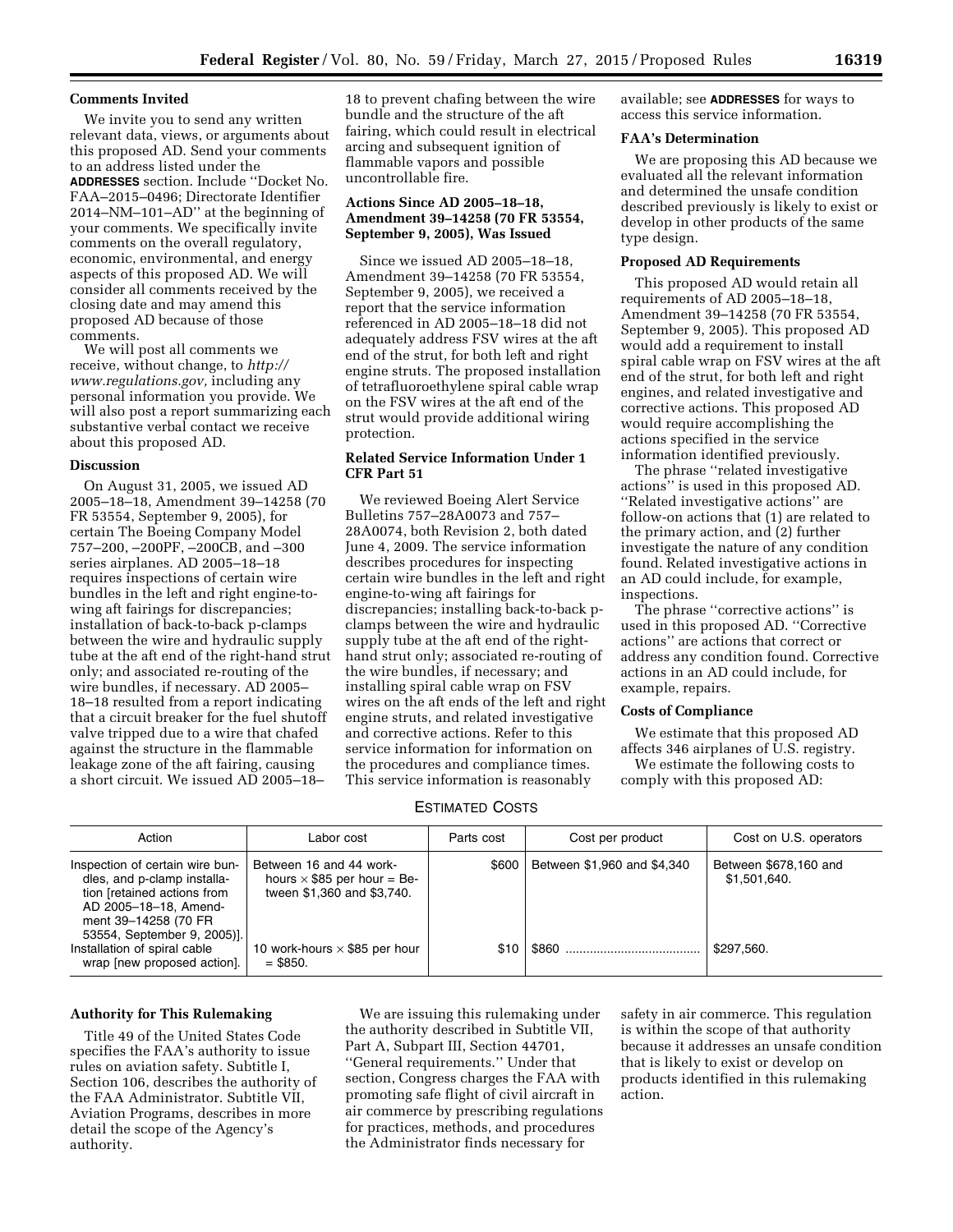### **Regulatory Findings**

We have determined that this proposed AD would not have federalism implications under Executive Order 13132. This proposed AD would not have a substantial direct effect on the States, on the relationship between the national Government and the States, or on the distribution of power and responsibilities among the various levels of government.

For the reasons discussed above, I certify that the proposed regulation:

(1) Is not a ''significant regulatory action'' under Executive Order 12866,

(2) Is not a ''significant rule'' under the DOT Regulatory Policies and Procedures (44 FR 11034, February 26, 1979),

(3) Will not affect intrastate aviation in Alaska, and

(4) Will not have a significant economic impact, positive or negative, on a substantial number of small entities under the criteria of the Regulatory Flexibility Act.

# **List of Subjects in 14 CFR Part 39**

Air transportation, Aircraft, Aviation safety, Incorporation by reference, Safety.

## **The Proposed Amendment**

Accordingly, under the authority delegated to me by the Administrator, the FAA proposes to amend 14 CFR part 39 as follows:

## **PART 39—AIRWORTHINESS DIRECTIVES**

■ 1. The authority citation for part 39 continues to read as follows:

**Authority:** 49 U.S.C. 106(g), 40113, 44701.

### **§ 39.13 [Amended]**

■ 2. The FAA amends § 39.13 by removing Airworthiness Directive (AD) 2005–18–18, Amendment 39–14258 (70 FR 53554, September 9, 2005), and adding the following new AD:

**The Boeing Company:** Docket No. FAA– 2015–0496; Directorate Identifier 2014– NM–101–AD.

## **(a) Comments Due Date**

The FAA must receive comments on this AD action by May 11, 2015.

#### **(b) Affected ADs**

This AD replaces AD 2005–18–18, Amendment 39–14258 (70 FR 53554, September 9, 2005).

#### **(c) Applicability**

This AD applies to The Boeing Company Model 757–200, –200PF, –200CB, and –300 series airplanes; certificated in any category; equipped with Rolls-Royce engines; as identified in Boeing Alert Service Bulletins 757–28A0073 and 757–28A0074, both Revision 2, both dated June 4, 2009.

#### **(d) Subject**

Air Transport Association (ATA) of America Code 28, Fuel.

## **(e) Unsafe Condition**

This AD was prompted by a report that the service information referenced in AD 2005– 18–18, Amendment 39–14258 (70 FR 53554, September 9, 2005), did not adequately address fuel shutoff valve (FSV) wires at the aft end of the strut, for both left and right engine struts. We are issuing this AD to prevent chafing between the wire bundle and the structure of the aft fairing, which could result in electrical arcing and subsequent

ignition of flammable vapors and possible uncontrollable fire.

### **(f) Compliance**

Comply with this AD within the compliance times specified, unless already done.

#### **(g) Retained One-Time Inspections/Related Investigative and Corrective Actions**

This paragraph restates the requirements of paragraph (f) of AD 2005–18–18, Amendment 39–14258 (70 FR 53554, September 9, 2005), with new service information. Within 60 months after October 14, 2005 (the effective date of AD 2005–18–18), do the actions required by paragraphs (g)(1) and (g)(2) of this AD.

(1) Accomplish the detailed inspections for discrepancies of the wire bundles in the left and right engine-to-wing aft fairings, and applicable and related investigative and corrective actions if necessary, as applicable, by doing all the actions specified in the Accomplishment Instructions of the applicable service bulletins listed in Table 1 to paragraph (g)(1) of this AD. As of the effective date of this AD, use only Boeing Alert Service Bulletin 757–28A0073 or 757– 28A0074, both Revision 2, both dated June 4, 2009, as applicable. Accomplish any related investigative and corrective actions before further flight, in accordance with the applicable service bulletin. For the purposes of this AD, a detailed inspection is: ''An intensive examination of a specific item, installation, or assembly to detect damage, failure, or irregularity. Available lighting is normally supplemented with a direct source of good lighting at an intensity deemed appropriate. Inspection aids such as mirror, magnifying lenses, etc., may be necessary. Surface cleaning and elaborate procedures may be required.''

## TABLE 1 TO PARAGRAPH (G)(1) OF THIS AD—AIRPLANE MODELS AND SERVICE BULLETINS

| Boeing airplanes                                                                                                                                                  | Boeing alert<br>service bulletin | <b>Revision level</b> | Date                                                                                                                   |
|-------------------------------------------------------------------------------------------------------------------------------------------------------------------|----------------------------------|-----------------------|------------------------------------------------------------------------------------------------------------------------|
| Model 757–200, -200CB, and -200PF series airplanes<br>Model 757-200, -200CB, and -200PF series airplanes   <br>Model 757-200, -200CB, and -200PF series airplanes | 757–28A0074 l<br>757–28A0074 l   |                       | November 20, 2003.<br>February 24, 2005.<br>June 4, 2009.<br>November 20, 2003.<br>February 24, 2005.<br>June 4, 2009. |

(2) Install back-to-back p-clamps between the wire and hydraulic supply tube at the aft end of the right-hand strut only; and re-route the wire bundles, if necessary; by doing all the applicable actions specified in the Accomplishment Instructions of the applicable service information identified in paragraphs (g)(2)(i) through (g)(2)(iv) of this AD. As of the effective date of this AD, use only the service information identified in paragraphs (g)(2)(ii) and (g)(2)(iv) of this AD, as applicable.

(i) Boeing Alert Service Bulletin 757– 28A0073, Revision 1, dated February 24, 2005.

(ii) Boeing Alert Service Bulletin 757– 28A0073, Revision 2, dated June 4, 2009.

(iii) Boeing Alert Service Bulletin 757– 28A0074, Revision 1, dated February 24, 2005.

(iv) Boeing Alert Service Bulletin 757– 28A0074, Revision 2, dated June 4, 2009.

### **(h) New Spiral Cable Wrap Installation**

Within 60 months after the effective date of this AD, install spiral cable wrap on FSV wires at the aft end of the strut, for both left and right engines, and do all applicable related investigative and corrective actions, in accordance with the Accomplishment

Instructions of Boeing Alert Service Bulletin 757–28A0073 (for Model 757–200, –200CB, and –200PF series airplanes) or 757–28A0074 (for Model 757–300 series airplanes), both Revision 2, both dated June 4, 2009. Do the related investigative and corrective actions before further flight.

#### **(i) Alternative Methods of Compliance (AMOCs)**

(1) The Manager, Seattle Aircraft Certification Office (ACO), FAA, has the authority to approve AMOCs for this AD, if requested using the procedures found in 14 CFR 39.19. In accordance with 14 CFR 39.19,